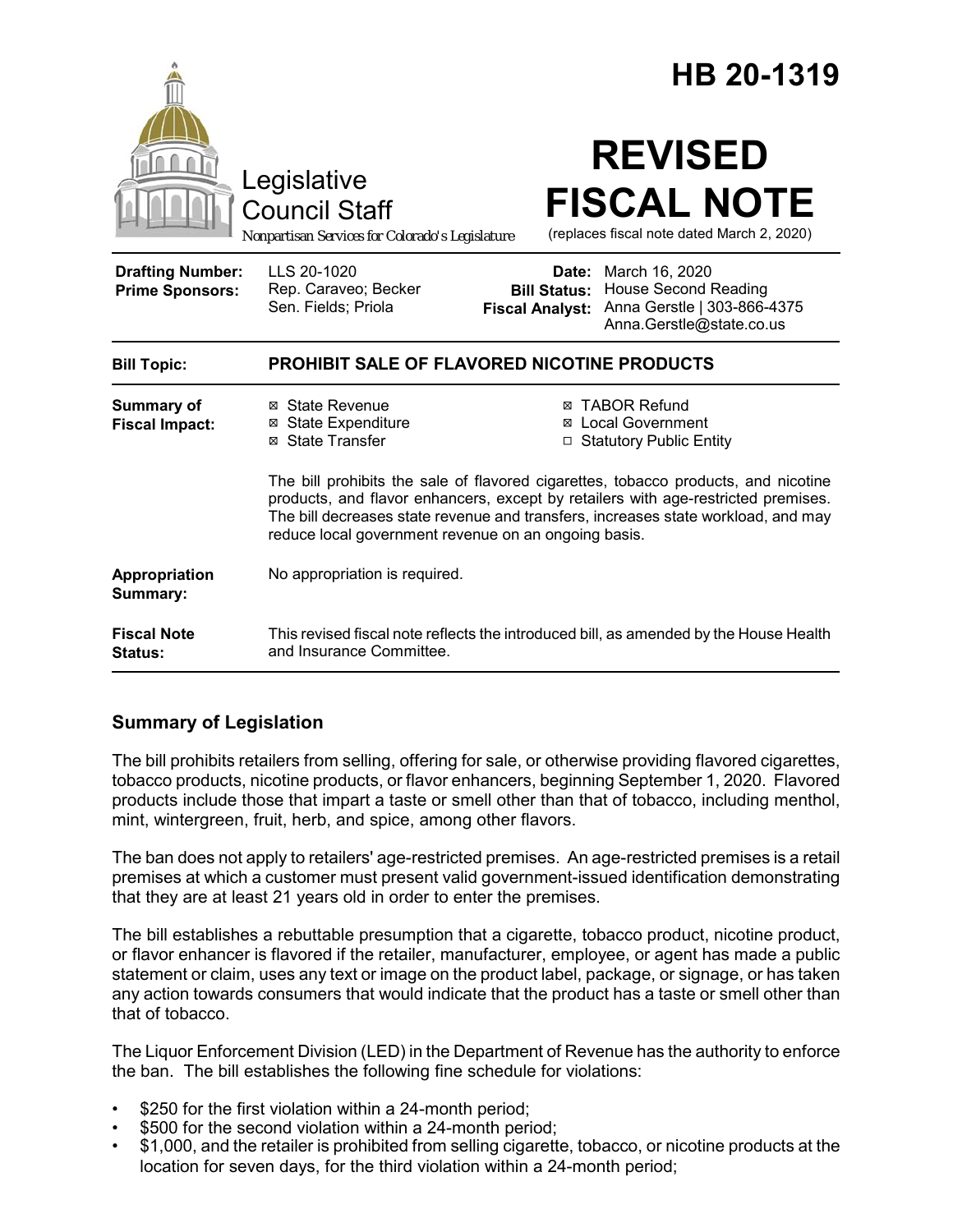March 16, 2020

- between \$1,000 and \$15,000, and the retailer is prohibited from selling cigarette, tobacco, or nicotine products at the location for 15 days, for the fourth violation within a 24-month period; and
- \$15,000, and the retailer is prohibited from selling cigarette, tobacco, or nicotine products at the location for at least one year, for the fifth or subsequent violation within a 24-month period.

The bill requires that retailers submit documentation to LED demonstrating that any flavored products have been destroyed. LED may promulgate rules regarding the form of the documentation.

### **Background**

**Statutory tax revenue.** Colorado assesses a tax of \$0.01 per cigarette (\$0.20 per pack of 20) and an excise tax of 20 percent on non-cigarette tobacco products. This tax revenue is subject to TABOR and is deposited in the General Fund. Of statutory cigarette tax revenue, 27 percent is allocated to local governments based on the cigarette consumption in each jurisdiction. Based on the December 2019 Legislative Council Staff forecast, revenue from statutory cigarette and tobacco taxes is expected to total \$129.3 million in FY 2020-21.

**Amendment 35 tax revenue.** Pursuant to Amendment 35, Colorado assesses a tax of \$0.032 per cigarette (\$0.64 per pack of 20), and an excise tax of 20 percent on non-cigarette tobacco products. This tax revenue is exempt from TABOR and deposited in the Tobacco Tax Cash Fund, which is allocated as follows:

- 46 percent to the Health Care Expansion Fund;
- 19 percent to the Primary Care Fund;
- 16 percent to the Tobacco Education Programs Fund;
- 16 percent to the Prevention, Early Detection, and Treatment Fund; and
- 3 percent to the General Fund, which is further distributed for health related services, local governments, immunization programs, Child Health Plan Plus (CHP+), and other state programs.

Based on the December 2019 Legislative Council Staff forecast, revenue from Amendment 25 cigarette and tobacco taxes is expected to total \$56.3 million in FY 2020-21.

### **State Revenue**

Beginning in FY 2020-21, the bill decreases state tax revenue by an indeterminate amount, and increases state General Fund revenue from fines.

**Cigarette and tobacco taxes.** The bill decreases state revenue from cigarette and tobacco tax revenue by an indeterminate amount beginning in FY 2020-21. This fiscal note assumes that current consumers are likely to purchase flavored products at retailers with age-restricted premises, or switch to unflavored products that are more widely available; these changes are not expected to impact the amount of cigarette or tobacco tax collections. To the extent that consumers reduce or eliminate consumption, the bill will reduce cigarette and tobacco tax revenue. The amount of this reduction is unknown; however, it is expected to become more significant in future years if fewer consumers begin to purchase such products. The analysis will be updated if more data becomes available.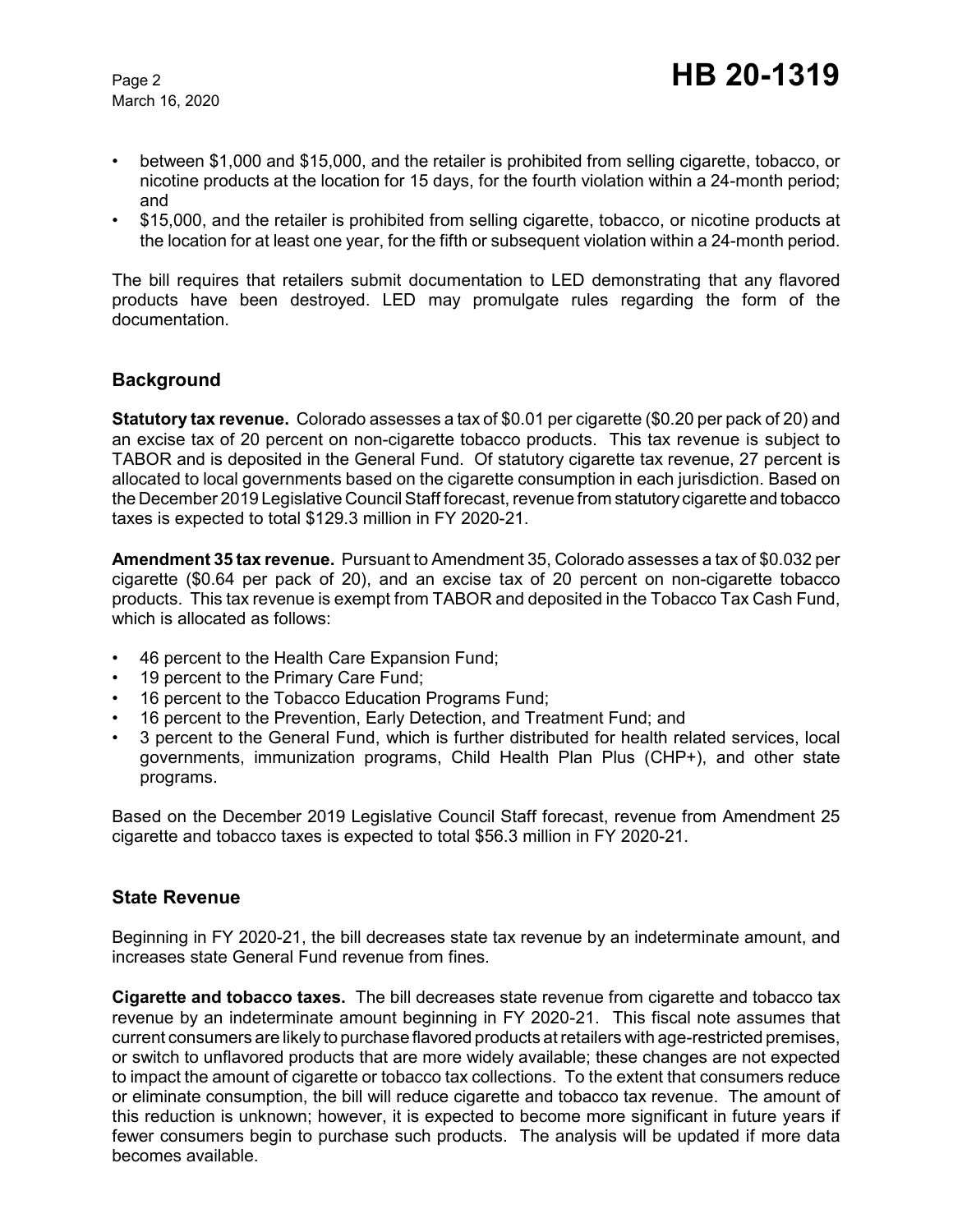March 16, 2020

*Sales taxes.* Cigarettes, tobacco products, and nicotine products are subject to the 2.90 percent state sales tax. To the extent that the bill decreases consumption of these products, the bill will correspondingly reduce state sales tax revenue. However, it is assumed that the bill will not change overall household saving and consumption patterns, such that decreased sales taxes paid on banned products are expected to be recouped in sales taxes paid on other products. To the extent that overall consumer spending decreases, or that consumers purchase tax-exempt goods instead, General Fund revenue will decrease by a greater amount than estimated.

*Tobacco Master Settlement Agreement.* Colorado receives annual payments from tobacco manufacturers under the Tobacco Master Settlement Agreement (MSA). Payments to the state depend in part on national cigarette consumption. The bill is expected to decrease national cigarette consumption by a minimal amount; therefore, any decrease in Tobacco MSA payments resulting from the bill is likewise assumed to be minimal.

**Fine revenue.** Because the prohibition on the sale of flavored products does not apply to retailers with an age-restricted premises, it is estimated that General Fund revenue from fines will be minimal. The fiscal note assumes that most retailers will abide by the bill's provisions. Based on recent data on the number of retailers and the assumption that up to three percent of compliance checks result in a violation, it is expected that fine revenue will not exceed \$15,000 in FY 2020-21. Revenue will increase in subsequent years if retailers commit subsequent violations within a 24 month period.

### **State Transfers**

To the extent that the state collects less tobacco and cigarette tax revenue, the bill will reduce the amount transferred from the Tobacco Tax Cash Fund to various cash funds and the General Fund for programs administered by the Department of Health Care Policy and Financing, the Colorado Department of Public Health and Environment, and other state agencies.

### **State Expenditures**

Beginning in FY 2020-21, the bill increases workload in the Department of Revenue and the Judicial Department and may decrease state expenditures for various state programs.

**Department of Revenue.** The bill increases workload for the LED in the Department of Revenue to enforce the ban. The division currently completes about 2,000 compliance checks per year at tobacco, nicotine, and cigarette retailers related to sales to minors. Enforcement of the ban on flavored products will be included in currently completed compliance checks. Workload will also increase to provide training for investigators.

*Legal services.* The Department of Revenue requires additional legal services hours to conduct rulemaking and handle additional administrative actions related to violations. Legal services are provided by the Department of Law. No change in appropriations is required.

**Programs funded with cigarette and tobacco tax revenue.** Any reduction in the transfers discussed above, or other programs funded by cigarette and tobacco tax revenue, will result in a corresponding decrease in expenditures for those programs. This analysis assumes that any change in appropriations for these programs will be handled through the annual budget process.